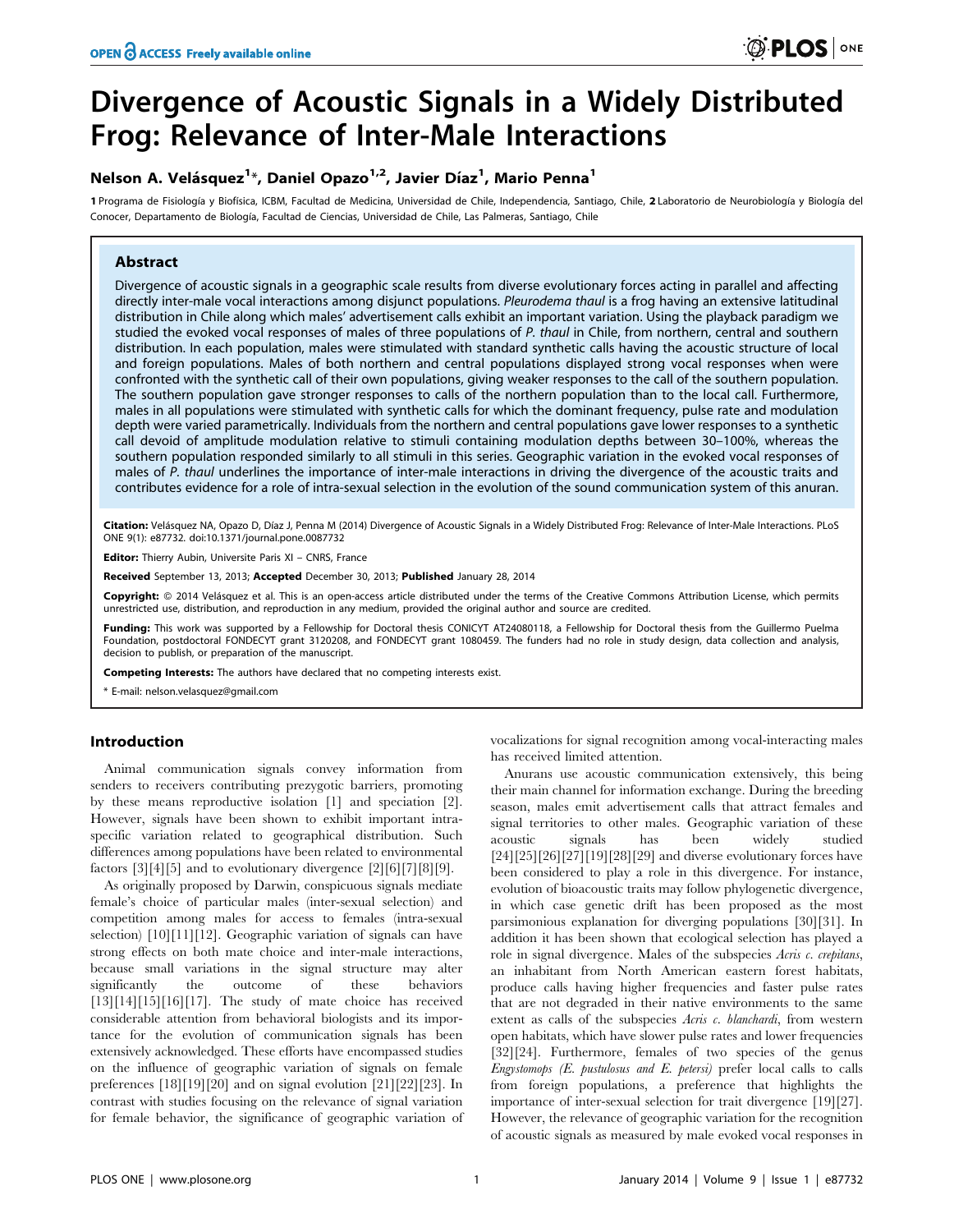a framework of intra-sexual selection acting on signal evolution has received virtually no attention.

Pleurodema thaul (Leiuperidae) is an anuran with a wide geographical distribution in Chile, ranging from the Atacama desert (27 $\degree$  06' S, 69 $\degree$  53' W [33]) to the Patagonian region (45 $\degree$  $24'$  S,  $72^{\circ}$  42' W [34][33]). During the breeding season (from May to December, depending on the locality), males congregate in chorusing assemblages. A recent study has shown that males emit advertisement calls differing among populations along their distribution in both temporal and spectral structure, and these differences are highly correlated with genetic variation [29]. The differences at both the acoustic and genetic level revealed the existence of three bioacoustic groups, in correspondence with the lineages previously proposed for P. thaul in Chile [35][36]. A recent review by Wilkins et al. (2013) has put forward the notion that correlations between bioacoustic and genetic divergence may not preclude the implication of factors other than genetic drift in signal evolution [37].

A first goal of the current study is to investigate the role of intrasexual selection as an evolutionary force that in addition to genetic drift may explain the divergence of advertisement calls of P. thaul along its wide geographical distribution. To accomplish this, we carried out playback experiments with males from three distant populations of this species pertaining to each of the bioacoustic groups found in previous studies and characterized their evoked vocal responses (EVRs) to local and foreign call imitations. The second goal is to study the acoustic parameters to which males of each population respond preferentially, to identify cues that account for responsiveness to local and foreign calls. With this purpose we analyzed the EVRs of males to synthetic calls in which the dominant frequency, pulse rate and modulation depth were systematically modified. If intra-sexual selection plays a role in driving the evolution of acoustic signals of P. thaul, we expect that males of each population respond more vigorously to imitations of local relative to foreign calls and also that vocal responses to parametric call variants support the preferences for calls of the different populations. We expect that this exploration will contribute an insight on the evolutionary forces implied in the divergence of the sound communication system in a species with wide geographical distribution.

## Materials and Methods

#### Ethical Statements

This study was carried out in private lands with permission from the owners. The procedures employed in this study were approved by the Ethics Committee of the University of Chile (CBA 0423 FMUCH) and comply with regulations for animal care and conservation in Chile (permits 1645 and 7311of the Livestock and Agriculture Service (SAG)).

#### Study sites

Playback experiments were carried out for three populations within the distribution range of P. thaul: Totoral (northern:  $27^{\circ}$  54') S, 70 $\degree$  56' W; N = 18), Los Maitenes (central: 34 $\degree$  41' S, 71 $\degree$  26' W;  $N = 18$ ) and Osorno (southern:  $40^{\circ}$  35' S, 73° 03' W;  $N = 18$ ). We conducted the experiments in Totoral and Los Maitenes during September and October 2009, and in Osorno during September 2010. At the three sites, frogs produced advertisement calls while perching on emergent low vegetation or floating on the water surface of pools and slow-flowing streams.

## Synthetic stimuli

The structure of the advertisement calls of the three populations included in this study has been characterized in detail previously [29]. We used Adobe Audition 3.0 to generate synthetic stimuli based on averages of the acoustic parameters of the natural calls of the three populations (Fig. 1). Stimuli generated also had rise-time functions that shaped a gradual amplitude increase of their first ten pulses. The parameters for the standard synthetic calls of the three localities, referred to as the Standard call series, are shown in Table 1.

In addition, we generated three series of synthetic calls by modifying three acoustic parameters of the standard synthetic calls of each population. The parameters chosen were those exhibiting a larger variation among populations: dominant frequency, pulse rate and modulation depth [29]. For the Dominant frequency and Pulse rate series, we synthesized four calls having the variable set at one and two standard deviations above and below the average of each population. For the Modulation depth series, arbitrary values of 0, 50, 75 and 100% were used, because the northern and central populations have average modulation depths of 91 and 88%, respectively, and standard deviations would go beyond the 100% upper limit of this variable. The Pulse rate series consisted of stimuli having the same call duration as the standard synthetic call of each population and different number of pulses. For these three series of stimuli, parameters other than the variable manipulated were kept at the same values as for the standard synthetic calls of each population. The parameters used to build the modification of standard synthetic calls for each population are listed in Table 2. All stimuli were saved as WAV files (44.1-kHz sampling rate, 16 bit resolution). These files were used to generate the playback schedules employed in the experiments described below. Figure 2 shows the stimuli comprising the Dominant frequency, Pulse rate and Modulation depth series for the three populations studied.

## Experimental settings

For all populations, stimuli were played back with a third generation Ipod Nano (Apple Inc. Cupertino, CA, USA), passed through a custom-made impedance-matched operational amplifier and an attenuator (Hewlett–Packard 355 C/D, Hewlett-Packard, Loveland, CO, USA). The signal was amplified (Alpine 3540, Alpine Electronics of America, Torrance, CA, USA) and broadcast with a loudspeaker (Versatec, 10-cm diameter), which was positioned on a plastic foam floating on the water surface, 1 m from the experimental subjects. The output of the Ipod Nano was connected to the right channel of a digital recorder (Tascam DR-100, Montebello, CA, USA) to record the stimuli during the experiments. To record the EVRs, a directional microphone (Sennheiser ME-66, Electronic GmbH & Co., KG, Wedemark, Germany), connected to the left channel of the digital recorder was positioned 20–40 cm from the experimental subject, pointing to the frog and away from the loudspeaker, to minimize the amplitude of stimuli in the recordings of responses.

Stimuli of the four experimental series were presented in bouts of five repetitions with 6-s intervals between successive repetitions and bouts. The four experimental series were presented sequentially with 60-s intervals in between. At the end of an experiment, a bout of five repetitions of the standard stimulus was presented to control for exposure to prolonged stimulation. By using this schedule, each experimental subject was presented with five bouts of five repetitions of the local standard synthetic call throughout the experiment.

Within each experimental series, stimuli were presented following two presentation orders applied to about half of the animals of each locality. For one group, individuals were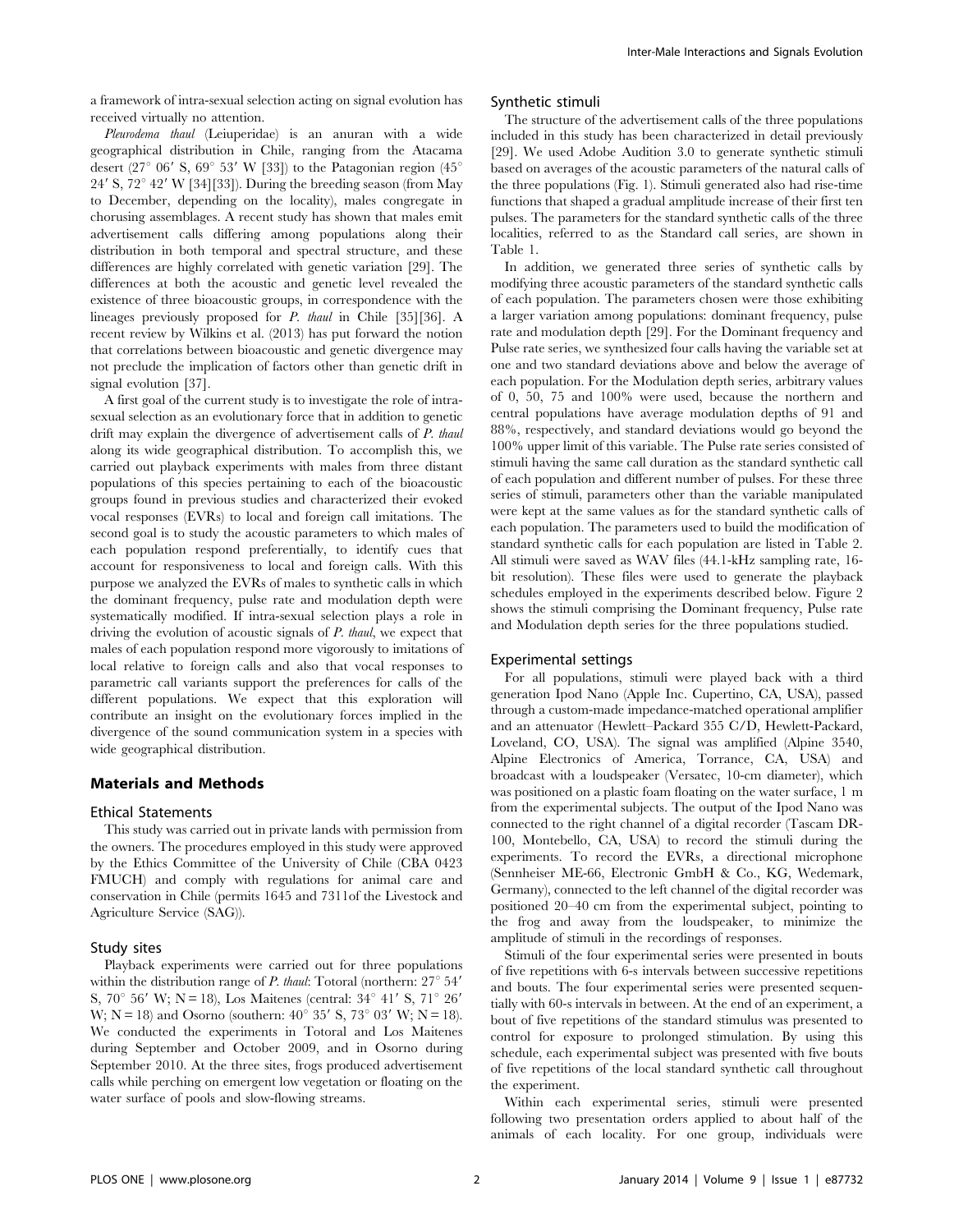

Figure 1. Synthetic stimuli of the Standard call series. Oscillograms (A) and power spectra (B) of stimuli presented to subjects of the three populations.

doi:10.1371/journal.pone.0087732.g001

stimulated with the Standard call series starting with the local standard synthetic call and following with the two foreign calls presented successively. For the Dominant frequency series and Pulse rate series, the sequence of stimuli was: standard,  $-2$ ,  $-1$ , +1 and +2 standard deviations. For the Modulation depth series, the presentation order was: standard, 0, 50, 75 and 100% amplitude modulation. For the other presentation order, the series of stimuli also started with the local standard synthetic call, but the order of the subsequent stimuli was reversed. This experimental design was chosen to control for effects of the presentation order of the stimuli within a given series.

Before beginning an experiment, the amplitude of the stimuli was set at 70 dB SPL RMS at the position of the experimental subjects by placing the microphone of the sound-level meter (Brüel & Kjaer 2238; Brüel & Kjaer Instruments, Inc., Boston, MA, USA) as close as possible above the subject position (typically 3– 5 cm). Neighbors of the experimental subjects were captured or gently disturbed to avoid interferences during the recordings of the EVRs. Recorded EVRs were saved as WAV files (44.1 kHz sampling rate and 16-bit resolution). At the end of each experiment, the focal subject was captured and its SVL (Snout-Vent Length; Traceable Digital Caliper  $\pm 0.001$  mm) and body weight (Acculab, Pocket Pro balance, Newton, PA, USA;  $\pm 0.01$  g) measured. In addition, air and water temperature (Digi-Sense 8528-20, Cole-Parmer Instrument Company, Niles, IL, USA) were measured.

#### Analysis of EVRs

The recordings obtained were downloaded to a computer and the WAV files thereby generated were filtered (high-pass filter, cutoff: 200 Hz) and analyzed using the Raven Pro 1.3 Software (Laboratory of Ornithology, Cornell University). To analyze the EVRs of the experimental subjects to stimuli we measured four variables: number of pulses (NP), pulse duration (PD), on-off ratio (OR) and dominant frequency (DF). These measurements were applied to time windows which differed depending on the experimental series: for the Standard call series the time window used was 7.8 s, which corresponded to the shortest standard call (Osorno) plus the 6-s inter-stimulus interval. We chose this interval in order to avoid overestimating the calls computed as EVRs after the stimulus onset. For the Dominant frequency, Pulse rate and Modulation depth series, the time windows were the same for a given population: 9.8, 10.3 and 7.8 s for Totoral, Los Maitenes, and Osorno, respectively. These time windows corresponded to the duration of local standard call plus 6-s of the inter-stimulus repetition interval. The responses to the five repetitions of each stimulus were averaged for analysis.

Table 1. Acoustic parameters and rise-time functions of the standard synthetic calls for three populations of Pleurodema thaul.

|                           | <b>Population</b>                                 |                                                   |                                                   |  |  |
|---------------------------|---------------------------------------------------|---------------------------------------------------|---------------------------------------------------|--|--|
| <b>Acoustic variable</b>  | <b>Totoral</b>                                    | <b>Los Maitenes</b>                               | Osorno                                            |  |  |
| Call duration (s)         | 3.8                                               | 4.3                                               | 1.8                                               |  |  |
| Number of pulses          | 29                                                | 39                                                | 14                                                |  |  |
| Pulse rate (pulses/s)     | 8                                                 | 9                                                 | 8                                                 |  |  |
| Pulse duration (ms)       | 57                                                | 58                                                | 65                                                |  |  |
| Inter-pulse interval (ms) | 75                                                | 53                                                | 65                                                |  |  |
| Modulation depth (%)      | 91                                                | 88                                                | 58                                                |  |  |
| Dominant frequency (Hz)   | 1870                                              | 2140                                              | 1790                                              |  |  |
| Rise-time functions       | $f(t) = 101.42 - 59.991$ * exp<br>$(-2.1926 * t)$ | $f(t) = 101.87 - 54.358$ * exp<br>$(-2.3209 * t)$ | $f(t) = 98.915 - 70.592$ * exp<br>$(-3.0621 * t)$ |  |  |

For an explanation of the rise-time functions see Material and Methods.

doi:10.1371/journal.pone.0087732.t001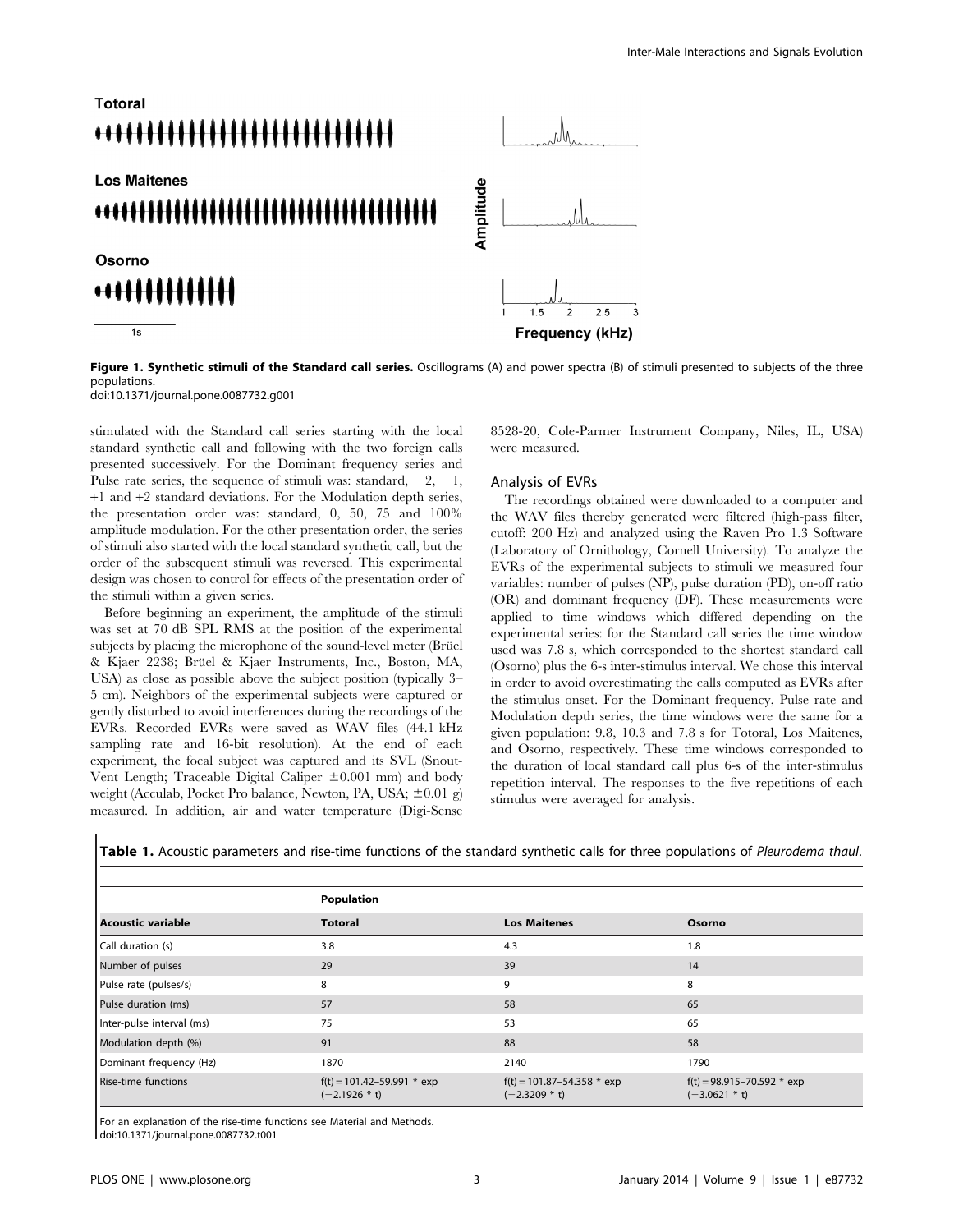

Figure 2. Synthetic stimuli of the Dominant frequency, Pulse rate and Modulation depth series used for each population. For stimuli of the Dominant frequency series, oscillograms of the entire calls and power spectra are shown. For the Pulse rate series only the oscillograms of the entire calls are shown. For stimuli of the Modulation depth series, oscillograms of the entire calls and expanded views of a pulse of each call showing amplitude modulation patterns are shown. doi:10.1371/journal.pone.0087732.g002

We used multiple regressions to evaluate the effect of the environmental and morphological variables on the four EVR variables (NP, DP, OR, DF) to the local standard call of the Standard call series [38]. In addition, univariate GLMs were applied to compare the environmental and morphological variables (weight, SVL, air and water temperature) among populations (see [39] for GLM analysis). For these analyses, air and water temperatures, weight and SVL were included as independent variables whereas NP, DP, OR and DF as dependent variables. For the Standard call series, EVRs were standardized by dividing the value of an EVR variable to foreign standard calls by the value of the variable in the responses to the local standard call of each population. For the Dominant frequency, Pulse rate and Modulation depth series, the EVRs to the four synthetic variants were divided by the responses to local standard call of each series. We chose this standardization mode because each subject had a particular response pattern with different levels of vocal activity

throughout the experiment. Subsequently, GLMs (General Linear Models) were applied to analyze the different variables as follows: first, to study the variation of NP, DP, OR and DF within each experimental series we used repeated measures GLMs. Second, the four EVR variables in response to the five presentations of the standard synthetic call were compared with repeated measures GLMs to assess the variation of the vocal activity throughout the experimental session. All multiple comparisons were performed with Tukey's tests. All statistical analyses were performed with the STATISTICA 8.0 software (StatSoft, Inc. Tulsa, Oklahoma, USA).

## Results

## Environmental and morphological variables

Air temperatures measured after recording the vocal responses of each individual did not differ among populations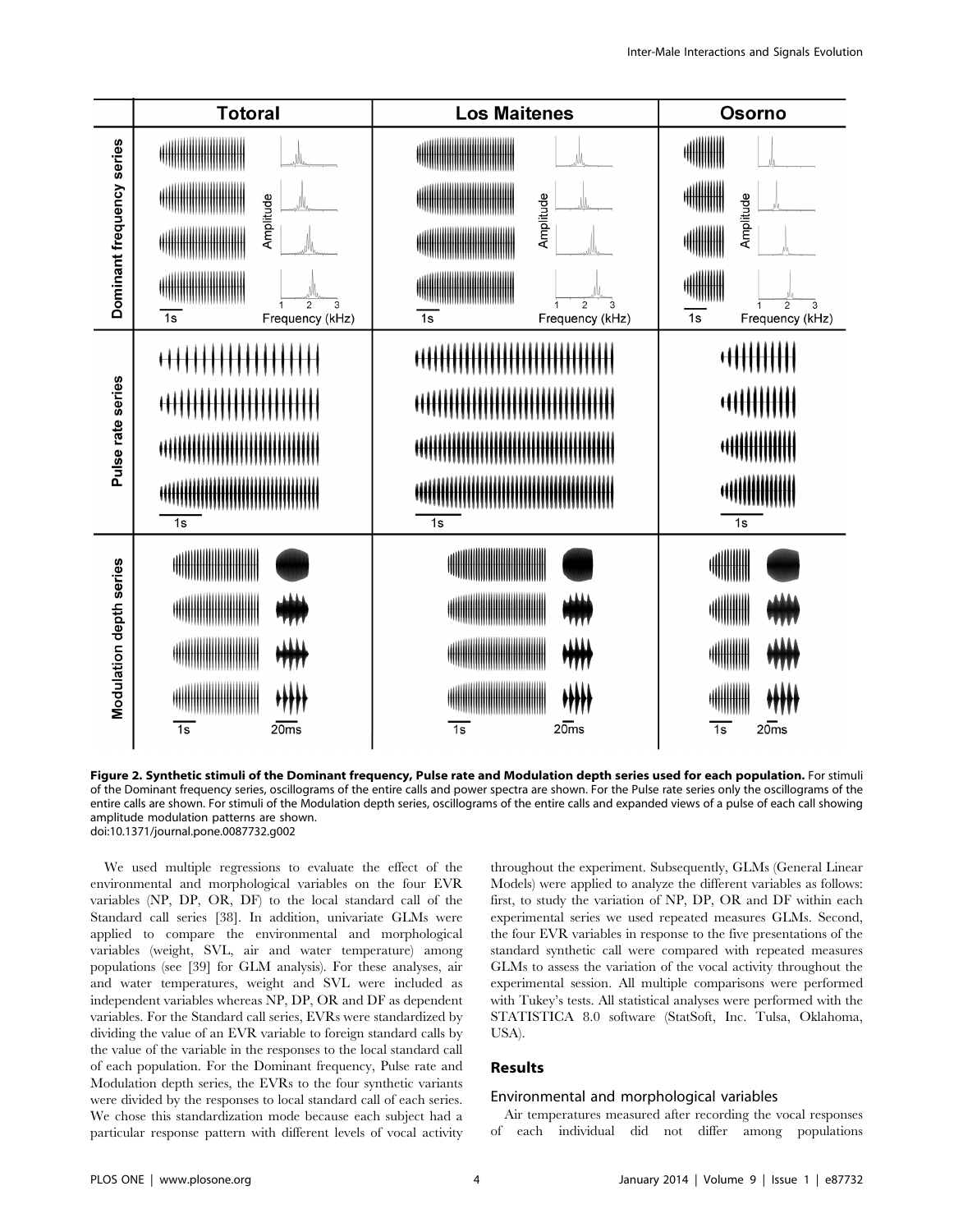Table 2. Acoustic parameters of the calls of the Dominant frequency, Pulse rate and Modulation depth series for three populations of Pleurodema thaul.

| <b>Population</b> | Series                  | $-2$           | $-1$           | <b>Standard calls</b> | $+1$ | $+2$ |
|-------------------|-------------------------|----------------|----------------|-----------------------|------|------|
| <b>Totoral</b>    | Dominant frequency (Hz) | 1624           | 1747           | 1870                  | 1993 | 2116 |
|                   | Pulse rate (pulses/s)   | 5              | 6              | 8                     | 9    | 10   |
|                   | Modulation depth (%)    | $\mathbf{0}$   | 50             | 91                    | 75   | 100  |
| Los Maitenes      | Dominant frequency (Hz) | 1823           | 1981           | 2140                  | 2299 | 2457 |
|                   | Pulse rate (pulses/s)   | $\overline{7}$ | 8              | 9                     | 10   | 11   |
|                   | Modulation depth (%)    | $\Omega$       | 50             | 88                    | 75   | 100  |
| Osorno            | Dominant frequency (Hz) | 1472           | 1631           | 1790                  | 1949 | 2108 |
|                   | Pulse rate (pulses/s)   | 6              | $\overline{7}$ | 8                     | 9    | 10   |
|                   | Modulation depth (%)    | $\Omega$       | 50             | 58                    | 75   | 100  |

 $-2$ ,  $-1$ ,  $+1$ ,  $+2$  indicate standard deviations relative to standard calls for the dominant frequency and pulse rate series.

For the modulation depth series values of 0, 50, 75 and 100% were used because the standard calls of Totoral and Los Maitenes had modulation depth values that did not allow the  $+1$  and  $+2$  variants.

doi:10.1371/journal.pone.0087732.t002

 $(F_{2,51} = 1.4585, p = 0.2421; Fig. 3A)$ , however water temperature showed significant differences among populations  $(F_{2,51} = 28.118,$  $p$ <0.0001). Water temperatures in Totoral and Los Maitenes were higher than in the Osorno population. (Tukey's test:  $p<0.05$ , for both comparisons; Fig. 3B). In addition, body weight of the subjects captured after the recordings showed significant differences among populations ( $F_{2,39}$  = 33.443,  $p$ <0.0001). Frogs from Osorno had larger body weights than those from Los Maitenes and Totoral (Tukey's test:  $p<0.05$ , for both comparisons; Fig. 3C). SVLs also showed significant differences among populations  $(F_{2,39}= 25.351, p<0.0001)$ ; frogs from Osorno had larger SVLs than those from Los Maitenes and Totoral (Tukey's test:  $p<0.05$ , for both comparisons; Fig. 3D). Multiple regressions showed no



Figure 3. Environmental and body variables measured for recorded subjects from the three populations studied. A: air temperature B: water temperature, and C: body weight, B: snout-vent length. Filled circles and bars represent averages and standard errors, respectively. Different lowercase letters indicate significant differences among populations. Abbreviations: T: Totoral, LM: Los Maitenes, O: Osorno.

doi:10.1371/journal.pone.0087732.g003

dependence of the EVR variables measured (NP, DP, OR and DF) on temperatures or body dimensions  $(p>0.05)$ , with the only exception of a positive relationship between body weight and pulse duration in Los Maitenes (Multiple regression:  $F_{4,9} = 4.3393$ ,  $p = 0.0448$ .

#### Vocal activity throughout the experiment

EVR variables of males of P. thaul between the two presentation orders of stimuli were similar in most cases. Only 18 out of 228 comparisons carried out for all EVR variables in all experimental series showed significant differences between the two orders (Totoral, Modulation depth series: 0%: NP, 0%: PD, 0%: OR, 75%: DF, 100%: DF; Los Maitenes, Pulse rate series: LM: NP, Modulation depth series: LM: NP, 0%: NP, LM: OR, 0%: OR, final control: NP, OR; Osorno: Dominant frequency series: Osorno standard call: PD, 1.631 kHz: PD, Pulse rate series: Osorno standard call: NP, Osorno standard call: PD, Osorno standard call: OR, Modulation depth series: Osorno standard call: PD,  $p<0.0479$  for all comparisons). Because results for most of the comparisons were similar, the data for both presentation orders were pooled for further analyses.

EVRs to the presentations of local standard calls throughout the experiment within each population were similar in Totoral and Osorno. In Totoral, all variables measured were similar among the EVRs to the five bouts of repetitions of the local standard call presented throughout the experiment (NP:  $F_{4,60} = 1.1837$ ,  $p= 0.3272$ ; PD:  $F_{4,48}= 0.9855$ ,  $p= 0.4244$ ; OR:  $F_{4,60}= 1.2186$ ,  $p= 0.3125$ ; DF:  $F_{4,48} = 0.6184$ ,  $p= 0.6515$ ). Similarly, in Osorno all variables were similar among the five bouts of repetitions of local standard call presented throughout the experiment (NP:  $F_{4,44} = 0.6382, p = 0.6380; \text{ PD: } F_{4,40} = 2.3179, p = 0.0737; \text{ OR:}$  $F_{4,44} = 0.7601, p = 0.5565; \text{DF: } F_{4,40} = 0.9804, p = 0.4291$ . In Los Maitenes, NP in response to the first bout of repetitions of the local standard call was lower than in response to the third bout of this stimulus ( $F_{4,60} = 2.6636$ ,  $p = 0.0409$ ; Tukey's test:  $p = 0.0394$ ), PD was shorter in response to the first than to both the third and fifth bouts of the local standard call  $(F_{4,56} = 4.1045, p = 0.0055;$  Tukey's test: first-third presentation,  $p = 0.0181$ , first-fifth presentation,  $p= 0.0040$ . Also OR was lower in responses to the first as compared to the third and fifth presentation of the local standard call  $(F_{4,60} = 3.1289, p = 0.0210;$  Tukey's test: first-third presentation,  $p = 0.0332$ , first-fifth presentation,  $p = 0.0333$ ). DF was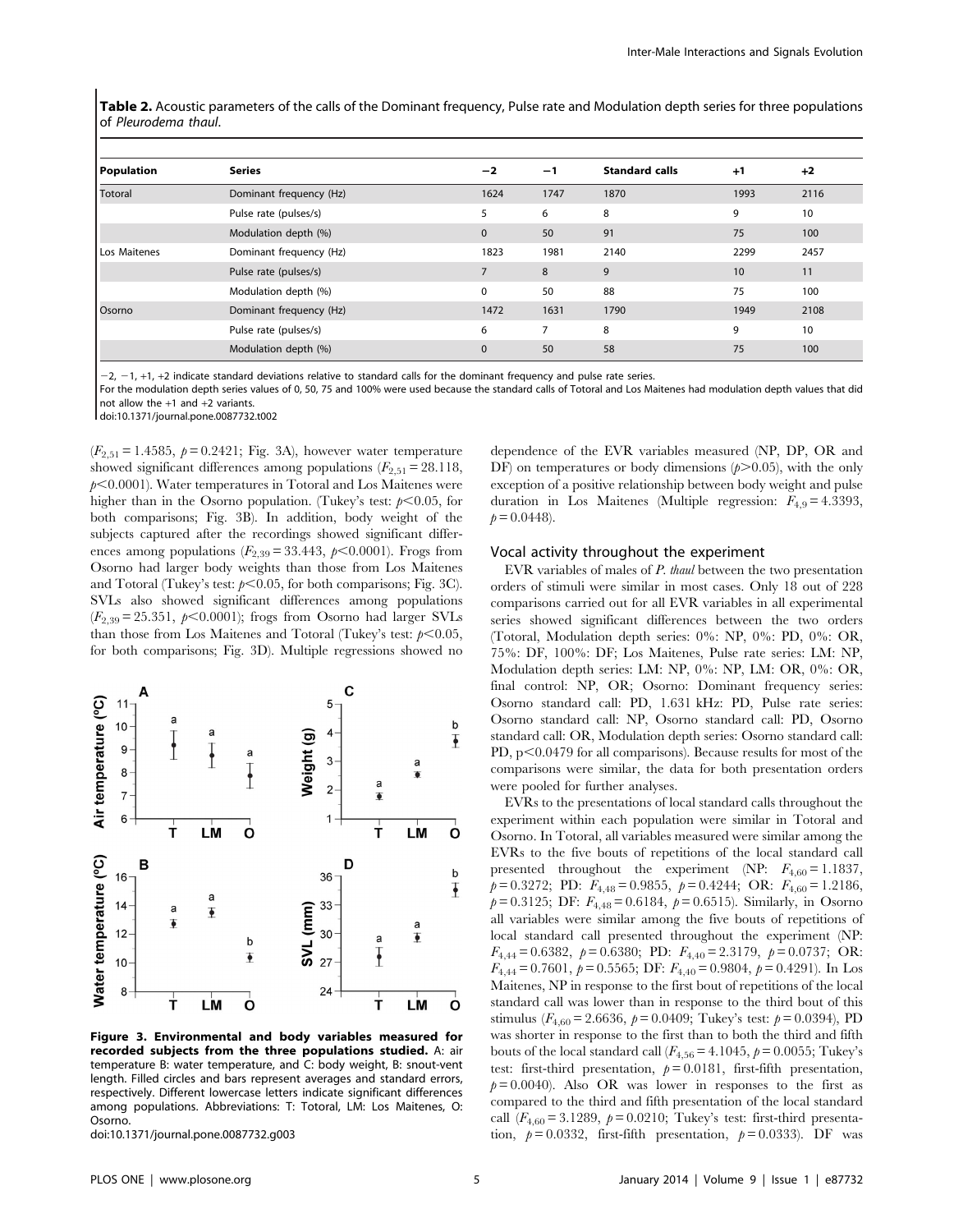similar among all presentations of the local standard synthetic call for this population  $(F_{4,56} = 0.7970, p = 0.5322)$  (Figs. S1, S2 and S3).

## Responses to the four experimental series

EVRs of males gave different responses to stimuli within each of the four experimental series. The response patterns of males from Totoral and Los Maitenes were similar; both populations responded in the Standard call series with higher NP and OR to the standard calls of these populations, relative to the standard call of Osorno (Table 3 and 4; Figs. S1 and S2). In response to the Modulation depth series, both populations responded with lower NP and OR to the stimulus lacking amplitude modulation (0%) relative to the standard synthetic call, however only in the population of Totoral the differences reached significant levels (Table 3 and 4; Figs. S1 and S2). Males of these two populations in general gave similar responses to all stimuli of the Dominant frequency and Pulse rate series. However, differences occurred for some of the EVR variables measured, as follows: males from Totoral responded with calls having shorter pulses to the 1.624 kHz relative to the 1.993 kHz stimulus of the Dominant frequency series and with calls having lower DF to the standard call relative to the 6 pulses/s stimulus of the Pulse rate series (Table 3; Fig. S1). Finally, males from Los Maitenes responded with calls having shorter pulses to the 50% stimulus relative to the 0 and 100% stimuli in the Modulation depth series (Table 4; Fig. S2). EVRs of males from Osorno had a general pattern different

Table 3. Repeated measures GLMs and Tukey's tests for EVR variables (NP, DP, OR and DF) within four series of stimuli presented to males from the Totoral population of P. thaul.

|                     |                         |      |      |        | Tukey's                     |
|---------------------|-------------------------|------|------|--------|-----------------------------|
| <b>EVR</b> variable | <b>Stimuli series</b>   | df   | F    | Р      | tests                       |
| <b>NP</b>           | Populations             | 2,34 | 5.37 | 0.0094 | TysO:<br>LMvsO              |
|                     | Dominant frequency 4,68 |      | 1.58 | 0.1902 |                             |
|                     | Pulse rate              | 4.64 | 0.24 | 0.9143 |                             |
|                     | Modulation depth        | 4,60 | 4.44 | 0.0033 | Tvs0                        |
| <b>PD</b>           | Populations             | 2,26 | 3.47 | 0.0460 |                             |
|                     | Dominant frequency      | 4.60 | 3.12 | 0.0213 | 1993ys1624                  |
|                     | Pulse rate              | 4,56 | 0.27 | 0.8946 |                             |
|                     | Modulation depth        | 4,40 | 0.94 | 0.4532 |                             |
| <b>OR</b>           | Populations             | 2,34 | 5.87 | 0.0065 | TvsO:<br>LM <sub>vs</sub> O |
|                     | Dominant frequency 4,68 |      | 1.70 | 0.1608 |                             |
|                     | Pulse rate              | 4,64 | 0.20 | 0.9356 |                             |
|                     | Modulation depth        | 4,60 | 3.65 | 0.0099 | Tvs0                        |
| DF                  | Populations             | 2,26 | 0.10 | 0.9029 |                             |
|                     | Dominant frequency 4,56 |      | 0.68 | 0.6103 |                             |
|                     | Pulse rate              | 4,52 | 4.05 | 0.0062 | <b>6ysT</b>                 |
|                     | Modulation depth        | 4.40 | 0.24 | 0.9155 |                             |

In the last column, multiple comparisons showing significant differences are listed. The significance level was 0.05.

Abbreviations: NP: number of pulses, PD: pulse duration, OR: on-off ratio, DF: dominant frequency. In the Tukey's test column T, LM and O refer to standard calls for Totoral, Los Maitenes and Osorno, respectively. In this column, letters and numbers separated by ''vs'' indicate the stimuli variables compared showing significant differences.

doi:10.1371/journal.pone.0087732.t003

Table 4. Repeated measures GLMs and Tukey's test for EVR variables (NP, DP, OR and DF) within four series of stimuli presented to males from the Los Maitenes population of P. thaul.

| <b>EVR</b><br>variable | <b>Stimuli series</b> | df   | F      | Р      | Tukey's<br>test  |
|------------------------|-----------------------|------|--------|--------|------------------|
| <b>NP</b>              | Populations           | 2,34 | 11.36  | 0.0002 | LMvsO; TvsO      |
|                        | Dominant frequency    | 4.68 | 0.8227 | 0.5152 |                  |
|                        | Pulse rate            | 4.68 | 1.06   | 0.3824 |                  |
|                        | Modulation depth      | 4,68 | 1.21   | 0.3164 |                  |
| PD                     | Populations           | 2,16 | 0.73   | 0.4965 |                  |
|                        | Dominant frequency    | 4,36 | 0.64   | 0.6367 |                  |
|                        | Pulse rate            | 4.44 | 2.32   | 0.0717 |                  |
|                        | Modulation depth      | 4,20 | 3.35   | 0.0296 | Ovs50:<br>100vs0 |
| <b>OR</b>              | Populations           | 2,34 | 10.42  | 0.0003 | LMvsO; TvsO      |
|                        | Dominant frequency    | 4.68 | 0.66   | 0.6221 |                  |
|                        | Pulse rate            | 4.68 | 1.06   | 0.3824 |                  |
|                        | Modulation depth      | 4,68 | 1.06   | 0.3854 |                  |
| DF                     | Populations           | 2,14 | 1.51   | 0.2555 |                  |
|                        | Dominant frequency    | 4,36 | 0.63   | 0.6480 |                  |
|                        | Pulse rate            | 4,44 | 1.54   | 0.2064 |                  |
|                        | Modulation depth      | 4,20 | 0.03   | 0.9981 |                  |

In the last column, the multiple comparisons showing significant differences are listed. The significance level was 0.05. Abbreviations and symbols as in Table 3. doi:10.1371/journal.pone.0087732.t004

Table 5. Repeated measures GLMs and Tukey's test for EVRs variables (NP, DP, OR and DF) within four series of stimuli presented to males from the Osorno population of P. thaul.

| <b>EVR</b><br>variable | <b>Stimuli series</b> | df   | F    | Р      | Tukey's<br>test   |
|------------------------|-----------------------|------|------|--------|-------------------|
| <b>NP</b>              | Populations           | 2,34 | 5.07 | 0.0119 | <b>TysO</b>       |
|                        | Dominant frequency    | 4,64 | 1.74 | 0.1517 |                   |
|                        | Pulse rate            | 4,64 | 2.44 | 0.0558 |                   |
|                        | Modulation depth      | 4,64 | 1.78 | 0.1411 |                   |
| <b>PD</b>              | Populations           | 2,34 | 5.07 | 0.0119 | TvsO; LMvsT       |
|                        | Dominant frequency    | 4,64 | 1.74 | 0.1517 | 1631vsO           |
|                        | Pulse rate            | 4,64 | 2.44 | 0.0558 |                   |
|                        | Modulation depth      | 4,64 | 1.78 | 0.1411 |                   |
| <b>OR</b>              | Populations           | 2,34 | 5.07 | 0.0119 | <b>TysO</b>       |
|                        | Dominant frequency    | 4.64 | 1.74 | 0.1517 |                   |
|                        | Pulse rate            | 4.64 | 2.44 | 0.0558 |                   |
|                        | Modulation depth      | 4,64 | 1.78 | 0.1411 |                   |
| DF                     | Populations           | 2,34 | 5.07 | 0.0119 |                   |
|                        | Dominant frequency    | 4.64 | 1.74 | 0.1517 |                   |
|                        | Pulse rate            | 4.64 | 2.44 | 0.0558 | 6v <sub>s</sub> O |
|                        | Modulation depth      | 4.64 | 1.78 | 0.1411 |                   |

In the last column, the multiple comparisons showing significant differences are listed. The significance level was 0.05. Abbreviations and symbols as in Table 3. doi:10.1371/journal.pone.0087732.t005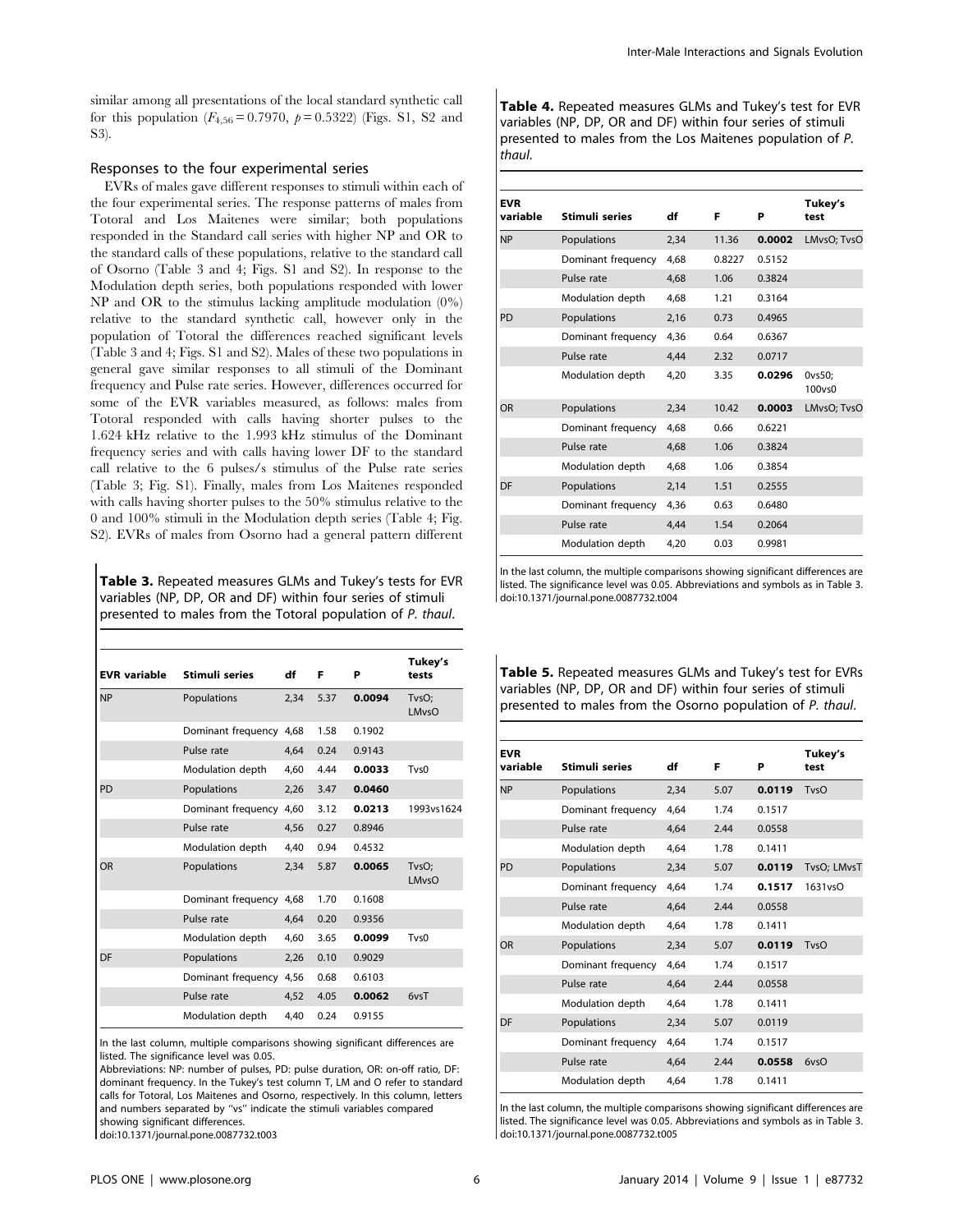from the populations of Totoral and Los Maitenes: they responded in the Standard call series to the local standard call with lower values for the four variables relative to the two foreign standard calls. EVRs as measured by NP and OR were significantly lower to the standard call of Osorno relative to the standard call of Totoral, whereas PD to the standard call of Los Maitenes was significantly higher than to the standard call of Totoral (Table 5; Fig. S3). In general, males of Osorno did not show significant differences in their EVRs to the three other series of stimuli, with the exception of the Dominant frequency series in which PD was longer in response to the 1.631 kHz stimulus relative to the standard local call. In addition, males from Osorno responded in the Pulse rate series with higher DF to the 6 pulses/s stimulus relative to the standard local call (Table 5; Fig. S3).

## **Discussion**

Males of P. thaul of the three populations studied show different EVR patterns to standard synthetic calls. Interestingly, the responses show a general correspondence with the variation of the natural advertisement calls among these localities: the northern and central populations, having similar calls between them and diverging from the southern population [29], also have similar response patterns and both differ in signal structure and response pattern from the southern population. When presented with the local standard synthetic call, males from Totoral and Los Maitenes gave strong EVRs, with higher number of pulses and on-off ratio relative to their responses to the standard synthetic call of Osorno. In addition, males from Totoral and Los Maitenes gave strong vocal responses to the standard synthetic call of each other population as well. Similar responses for stimuli having a structure resembling own calls have been reported in comparisons among different species [40][41] and in studies using stimuli for which different parameters are varied systematically [42]. In remarkable contrast, males of the Osorno population responded with higher number of pulses and on-off ratio to the standard call of Totoral, relative to the local standard stimulus.

The patterns of responsiveness to foreign standard calls by males of the populations of P. thaul analyzed are related to selectivities unveiled by the series of stimuli in which call features were varied systematically. For instance, the stronger responses of males of Osorno to the standard calls of Totoral and Los Maitenes (e.g. higher number of pulses and on-off ratio) could be related to the higher number of pulses of these stimuli relative to the Osorno standard call, since the responses of the southern population to the Pulse rate series showed marginal differences between stimuli (Table 5,  $p = 0.0588$ ), suggesting that there is a direct relationship between the number of pulses of stimuli and the number of pulses in their EVRs. In contrast, the lower responses of males of Totoral and Los Maitenes to the Osorno standard call is not likely to depend on the lower number of pulses of this signal, since subjects from the northern and central localities did not change their vocal activity in response to the stimuli with different number of pulses composing the Pulse rate series. In addition, responses to the Modulation depth series also bear a relationship with the amplitude modulation patterns characteristic of the different populations. Males of Totoral and Los Maitenes gave low responses to stimuli lacking amplitude modulation and also to the Osorno standard call, which had modulation depths well below the patterns characteristic of northern and central populations. In contrast, males of Osorno responded strongly to stimuli throughout the entire modulation depth range and also to the standard calls of Totoral and Los Maitenes, which had modulation depths well above the local standard call. A

neurophysiological study has revealed a high selectivity of midbrain auditory neurons of P. thaul for temporal patterns of conspecific calls, in particular for pulse rate, which provides support for the preferences in the evoked vocal responses unveiled in the current behavioral study [43].

The similarities in the EVRs between males from Totoral and Los Maitenes, and their differences with those of males from Osorno are in agreement with the pattern of geographic variation of the advertisement call of this anuran. Calls of the northern and central populations are very similar in their temporal characteristics, diverging clearly from the southern population, the most important differences residing in the modulation depth [29]. Overall, EVR patterns and natural geographical variation in the temporal structure of calls are highly congruent in P. thaul.

Our results show that the remarkable geographic variation in the EVRs of males of P. thaul is also related to their selectivity for particular acoustic variables, as discussed above. This would indicate that males from different populations along the distribution range of P. thaul have distinct strategies of response to familiar and unfamiliar signals. The stronger responses of males from northern and central populations to stimuli similar to those from their own populations are likely due to the significance of these sounds as potential direct competitors for territories or access to females. A similar condition has been described in male Geospiza finches which show strong vocal responses to the local call types as compared to calls of conspecific males from foreign islands [44][45][46]. Preferences in vocal responses of this kind but for conspecific relative to heterospecific signals have also been shown to occur in anurans [40][41].

In contrast with the northern and central populations, the strong vocal responses exhibited by males of the southern group to stimuli from foreign populations which contain a higher number of pulses than the local stimulus could represent an example of responses of ''supernormal'' stimuli, a behavioral phenomenon widely spread in vertebrates [47][48][49]. Overall, the EVR patterns found in this study underline the relevance of interactions among males for the evolution of signals and sound communication systems as has been proposed to occur in other animals [50][51][52][53][54][55][56].

Variation in responsiveness to stimuli of different structure among populations of P. thaul sheds evidence on the operation of intra-sexual selection processes in the inter-population call divergence observed. Males of the three populations of P. thaul studied respond with a similar general pattern to acoustic stimulation, but differ in their sensitivities to particular stimuli. Namely, males of all populations give stronger vocal displays as measured in the number of pulses or on-off ratio to variants of the parameters to which they are particularly sensitive (i.e. northern and central populations are remarkably sensitive to variations in the modulation depth whereas the southern population is particularly sensitive to changes in the number of pulses). By increasing their responsiveness males enhance their detectability in the chorus aggregation, thereby improving their chances to get a mate. This process in which the differential reproductive success results from differential success in social competition has been referred to as social selection, and results in a rapid exaggeration of the relevant traits [11][53]. The remarkable divergence in the vocal responses of the populations of P. thaul could have been established on the course of prolonged inter-male interactions within populations. In this species, males form chorusing aggregations maintained over night time, in which individuals are persistently exposed to vocal agonistic interactions with other males, resulting in the establishment of territories and female attraction [29][57]. In this challenging context, intra-sexual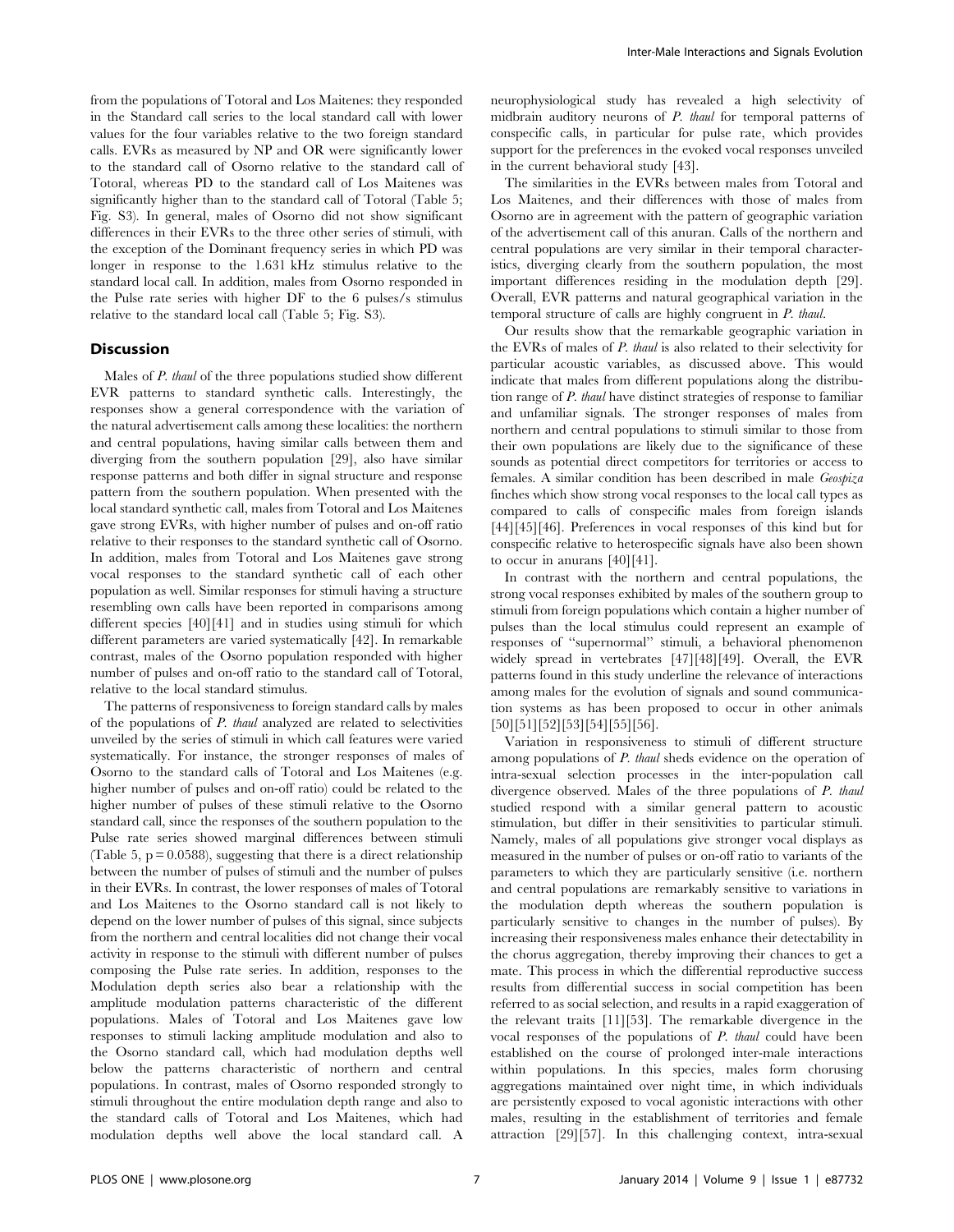selection may promote by itself the evolution of signals emitted in each population without implying an active participation of intersexual selection. The process by which females are directed towards males simply by exaggerated advertisement of signal parameters has been termed passive attraction [11][58][59].

The results reported render P. thaul an attractive model of study, with an extensive geographic variation in its acoustic signals in correspondence with diverse male response strategies related to the divergence of the sound communication system among populations. It would be particularly relevant to determine if the geographic variation in both signal structure and responses strategies in P. thaul is in addition accompanied by differences in female preferences. Ongoing studies of female phonotactic responses would allow us to assess the relative importance of intra- and inter-sexual selection for reproductive isolation and eventual speciation processes affecting this taxon.

## Supporting Information

Figure S1 EVR variables measured for males from Totoral to four stimuli series. Name of the stimuli series (Standard, Dominant frequency, Pulse rate and Modulation depth) are indicated at the bottom of the figure. The values of each variant within a stimulation series are shown in the abscissa. Stimuli order corresponds to presentation order 1 (see text). Abbreviations: T, LM and O: standard calls of Totoral, Los Maitenes and Osorno, respectively. Filled circles and bars represent averages and standard errors, respectively.

(TIF)

Figure S2 EVR variables measured for males from Los Maitenes to four stimuli series. Name of the stimuli series

## References

- 1. Bradbury JW, Vehrencamp SL (2011) Principles of animal communication. SunderlandMA: Sinauer Associates. 697 p.
- 2. Coyne JA, Orr HA (2004) Speciation. SunderlandMA: Sinauer Associates. 545 p.
- 3. Hunter M, Krebs J (1979) Geographical variation in the song of the great tit (Parus major) in relation to ecological factors. J Anim Ecol 48: 759–785.
- 4. Boughman (2002) How sensory drive can promote speciation. Trends Ecol Evol 17: 571–577.
- 5. van Dongen WFD, Maldonado K, Sabat P, Vasquez RA (2010) Geographic variation in the repeatability of a personality trait. Behav Ecol 21: 1243–1250. doi:10.1093/beheco/arq145.
- 6. Coyne JA (1998) Not black and white. Nature 396: 35–36. doi:10.1038/23856.
- 7. Stafford K, Nieukirk S, Fox CG (2001) Geographic and seasonal variation of blue whale calls in the North Pacific. J Cetacean Res Manage. 3: 65–76.
- 8. Quispe R, Villavicencio CP, Cortés A, Vásquez RA (2009) Inter-population variation in hoarding behaviour in degus, Octodon degus. Ethology 115: 465– 474. doi:10.1111/j.1439-0310.2009.01621.x.
- 9. Podos J (2010) Acoustic discrimination of sympatric morphs in Darwin's finches: a behavioural mechanism for assortative mating? Phil Trans R Soc B 365: 1031– 1039. doi:10.1098/rstb.2009.0289.
- 10. Darwin C (1871) The descent of man and selection in relation to sex. London: John Murray. 620 p.
- 11. Anderson M (1994) Sexual selection. Princeton: Princeton University Press. 599 p.
- 12. Searcy W, Nowicki S (2009) Sexual selection and the evolution. In: Squire L, editor. Encyclopedia of Neuroscience. Oxford: Oxford Academic Press. pp. 769–776.
- 13. Villagra CA, Pinto CF, Penna M, Niemeyer HM (2011) Male wing fanning by the aphid parasitoid Aphidius ervi (Hymenoptera: Braconidae) produces a courtship song. Bull Entomol Res 101: 573–579. doi:10.1017/ S0007485311000174.
- 14. Bosch J, Rand AS, Ryan MJ (2000) Signal variation and call preferences for whine frequency in the túngara frog, Physalaemus pustulosus. Behav Ecol Sociobiol 49: 62–66. doi:10.1007/s002650000280.
- 15. Bosch J (2002) Signal discrimination by female Iberian midwife toads (Alytes cisternasii). Ethol Ecol Evol 14: 217–226.
- 16. Irwin DE, Bensch S, Price TD (2001) Speciation in a ring. Nature 409: 333–337. 17. Kwiatkowski MA, Sullivan BK (2002) Geographic variation in sexual selection among populations of an iguanid lizard, Sauromalus obesus (= ater). Evolution 56:

Inter-Male Interactions and Signals Evolution

(Standard, Dominant frequency, Pulse rate and Modulation depth) are indicated at the bottom of the figure. The values of each variant within a stimulation series are shown in the abscissa. Stimuli order corresponds to presentation order 1 (see text). Abbreviations: T, LM and O: standard calls of Totoral, Los Maitenes and Osorno, respectively. Filled circles and bars represent averages and standard errors, respectively. (TIF)

Figure S3 EVR variables measured for males from Osorno to four stimuli series. Name of the stimuli series (Standard, Dominant frequency, Pulse rate and Modulation depth) are indicated at the bottom of the figure. The values of each variant within a stimulation series are shown in the abscissa. Stimuli order corresponds to presentation order 1 (see text). Abbreviations: T, LM and O: standard calls of Totoral, Los Maitenes and Osorno, respectively. Filled circles and bars represent averages and standard errors, respectively.

(TIF)

## Acknowledgments

Maricel Quispe, Daniel Zuñiga, Jesus Marambio, Gabriela Silva and Felipe Rabanal helped in the field activities. Jesus Marambio helped in the preliminary phase of analysis.

## Author Contributions

Conceived and designed the experiments: NAV MP. Performed the experiments: NAV MP DO. Analyzed the data: NAV DO. Contributed reagents/materials/analysis tools: NAV MP DO JD. Wrote the paper: NAV MP.

- 18. Foster SA, Endler JA (1999) Geographic variation in behavior. Oxford: Oxford University Press.
- 19. Pröhl H, Koshy RA, Mueller U, Rand S, Ryan MJ (2006) Geographic variation of genetic and traits in northern and southern túngara frogs. Evolution 60: 1669– 1679.
- 20. Endler J, Houde AE (1995) Geographic variation in female preferences for male traits in Poecilia reticulata. Evolution 49: 456–468.
- 21. Endler JA, Basolo AL (1998) Sensory ecology, receiver biases and sexual selection. Trends Ecol Evol 13: 415–420.
- 22. Ryan MJ (1998) Sexual selection, receiver biases, and the evolution of sex differences. Science 281: 1999.
- 23. Zahavi A, Zahavi A (1999) The handicap principle: a missing piece of Darwin's puzzle. Oxford: Oxford University Press.
- 24. Wilczynski W, Ryan M (1999) Geographic variation in animal communication system. In: Foster S, FosterEndler J, editors Oxford: Oxford University Press. pp. 234–261.
- 25. Castellano S, Rosso A, Laoretti F, Doglio S, Giacoma C (2000) Call Intensity and Female Preferences in the European Green Toad. Ethology 106: 1129– 1141.
- 26. Bernal X, Guarnizo C, Luddecke H (2005) Geographic variation in advertisement call and genetic structure of Colostethus palmatus (Anura, Dendrobatidae) from the colombian andes. Herpetologica 61: 395–408.
- 27. Boul KE, Funk WC, Darst CR, Cannatella DC, Ryan MJ (2007) Sexual selection drives speciation in an Amazonian frog. Proc R Soc B 274: 399–406. doi:10.1098/rspb.2006.3736.
- 28. Pröhl H, Hagemann S, Karsch J, Höbel G (2007) Geographic variation in male sexual signals in strawberry poison frogs (Dendrobates pumilio). Ethology 113: 825– 837.
- 29. Velásquez NA, Marambio J, Brunetti E, Méndez M, Vásquez R, et al. (2013) Bioacoustic and genetic divergence in a frog with a wide geographical distribution. Biol J Linn Soc. doi: 10.1111-bij.12113.
- 30. Ame´zquita A, Lima A, Jehle R, Castellanos L, Ramos O, et al. (2009) Calls, colours, shape, and genes: a multi-trait approach to the study of geographic variation in the Amazonian frog Allobates femoralis. Biol J Linn Soc: 826–838.
- 31. Funk WC, Cannatella DC, Ryan MJ (2009) Genetic divergence is more tightly related to call variation than landscape features in the Amazonian frogs Physalaemus petersi and P. freibergi. J Evol Biol 22: 1839–1853. doi:10.1111/j.1420- 9101.2009.01795.x

2039–2051.